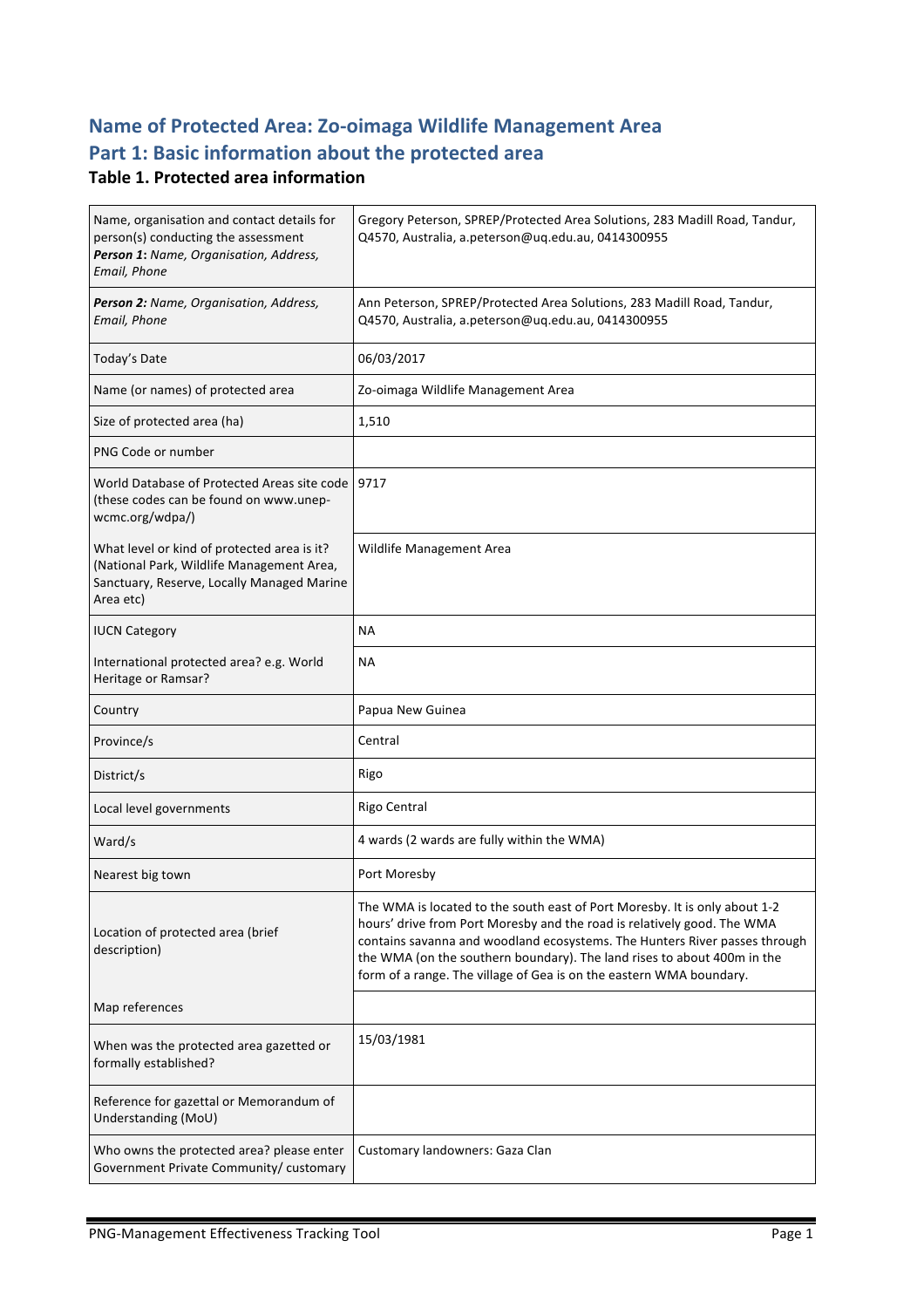| landowners, private, Other (name) and<br>include Clan name(s)                                                                                                                                                                                  |                                                                                                                                                                                                                                                  |  |
|------------------------------------------------------------------------------------------------------------------------------------------------------------------------------------------------------------------------------------------------|--------------------------------------------------------------------------------------------------------------------------------------------------------------------------------------------------------------------------------------------------|--|
| Number of households living in the<br>protected area                                                                                                                                                                                           | 0                                                                                                                                                                                                                                                |  |
| Population size within the protected area                                                                                                                                                                                                      | 0                                                                                                                                                                                                                                                |  |
| Who manages the protected area? (e.g.<br>please enter government, customary<br>landowners [add clan names] management<br>committee [how many and what gender])                                                                                 | No management committee; customary landowners move throughout the area<br>to ensure that there are no major problems in the WMA.                                                                                                                 |  |
| Total number of staff (this means anyone<br>working on the protected area in paid jobs -<br>whether NGOs, community, rangers or<br>customary landowners                                                                                        | 0                                                                                                                                                                                                                                                |  |
| Temporary paid workers   0                                                                                                                                                                                                                     |                                                                                                                                                                                                                                                  |  |
| Permanent paid workers   0                                                                                                                                                                                                                     |                                                                                                                                                                                                                                                  |  |
| Annual budget (US\$) - excluding staff salary<br>costs                                                                                                                                                                                         | 0                                                                                                                                                                                                                                                |  |
| Operational (recurrent) funds                                                                                                                                                                                                                  | 0                                                                                                                                                                                                                                                |  |
| Project or special funds                                                                                                                                                                                                                       | 0                                                                                                                                                                                                                                                |  |
| Reason for protected area establishment                                                                                                                                                                                                        | The DEC came to the village and suggested that the people protect the wildlife<br>of the area. The people agreed to this and the WMA was declared. There has<br>been no money to fund the WMA.                                                   |  |
| What are the main values for which the area<br>is designated (Fill this out after data sheet 2)                                                                                                                                                | Animal, plants, cultural places and water.                                                                                                                                                                                                       |  |
| List the primary protected area management<br>objectives (add lines if needed after the<br>most important objectives):<br>Management objective 1                                                                                               | To protect the wildlife.                                                                                                                                                                                                                         |  |
| Management objective 2                                                                                                                                                                                                                         | To retain our cultural traditions.                                                                                                                                                                                                               |  |
| Management objective 3                                                                                                                                                                                                                         |                                                                                                                                                                                                                                                  |  |
| Number of people involved in answering the<br>assessment questions                                                                                                                                                                             | 3                                                                                                                                                                                                                                                |  |
| Name/organisation/contact details of<br>people participating in the assessment                                                                                                                                                                 | Gimi Aiwa, Zo-aminga WMA, PO Box 41, District, 73414980, Ama Ovara, Ward<br>Council, PO Box 41, Kwikila Region, Central Province, 72162036; Murray<br>Konido, District Officer, District Office, PO Box 41, Kwikila, Rigo District,<br>73640061. |  |
| Customary landowners/other community;<br>CEPA, Other national government agency;<br>Provincial govt; local level govt; Protected<br>area staff (anyone working on the protected<br>area in paid jobs; NGO; Donors; External<br>experts; Others | Customary landowners.                                                                                                                                                                                                                            |  |
| Please note if assessment was carried out in<br>association with a particular project, on<br>behalf of an organisation or donor                                                                                                                | SPREP through the PNG Protected Area Assessment Project, which is a<br>component of the GEF Community-based Forest and Coastal Conservation and<br>Resource Management Project in PNG.                                                           |  |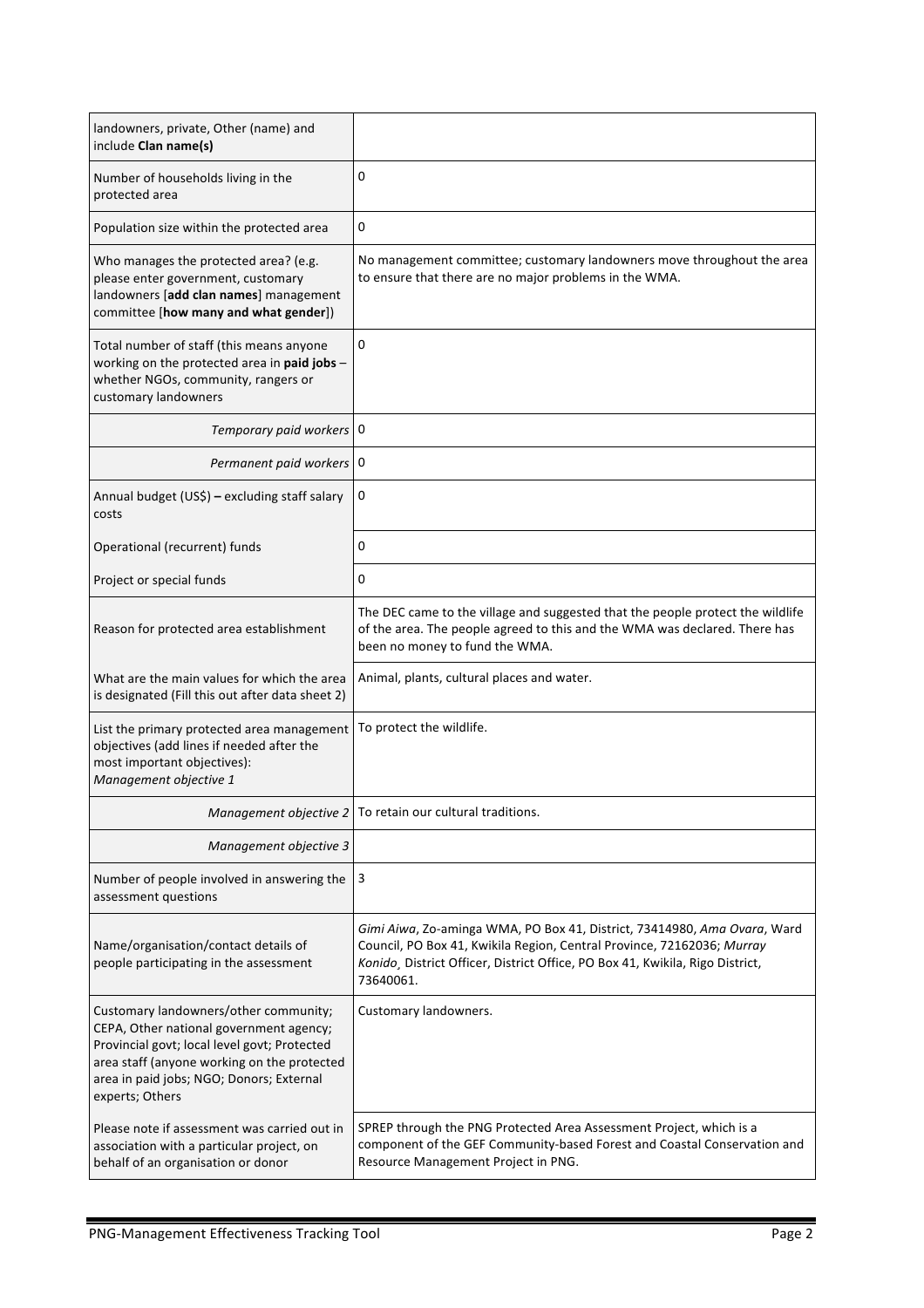# Part 2: What makes this protected area special and important?

In our clan there are about 200-300 people. We have a lot of land and decided to put the WMA in its current location because it is far from our villages and we would hunt and garden in other areas. The WMA has many different animals and plants and protects the headwater streams for our drinking water. Now because of population increase people do go into the WMA to hunt and to garden. There are two villages in the area surrounding the WMA. There are impacts from the villages that are found in the south west (they are from a different clan).

#### Table 2. Key values of the protected area

| No. | <b>Key values</b> | <b>Brief description</b>                                                                                                                                                                                                                                                                                                                                                                                                                                  | <b>Note if endangered</b><br>species or<br>ecosystem (IUCN) |
|-----|-------------------|-----------------------------------------------------------------------------------------------------------------------------------------------------------------------------------------------------------------------------------------------------------------------------------------------------------------------------------------------------------------------------------------------------------------------------------------------------------|-------------------------------------------------------------|
| 1   | Animals           | Birds of paradise, wallabies, cuscus, parrots (green and red), white<br>cockatoo. The animals are used for traditional ceremonies, but the<br>people want to look after the animals. We hunt wallaby, pigs, cuscus,<br>bird of paradise, prawns and small river fish.                                                                                                                                                                                     |                                                             |
| 2   | Plants            | There are big trees (e.g. kwila); and some grassland. Some trees are<br>used to build our houses, and other plants are used for medicinal<br>purposes and for food. There are some gardens on the northern side<br>of the WMA (e.g. they grow banana, yams, coconut and breadfruit).<br>The gardens are on the river and not in the middle of the WMA.                                                                                                    |                                                             |
| 3   | Cultural places   | There were tambu areas that may have been created by the ancestors<br>(e.g. a woman went to the river and she was peeling some yams and<br>dropping the waste into the waterhole, she dropped the yam into the<br>water, went in to retrieve the yam, but was drowned $-$ now this is a<br>sacred site and people do not go there). There is also a sacred rock<br>involved with a man sleeping on a sleeping mat on the rock and it is a<br>tambu place. |                                                             |
| 4   | Water             | The water in the Hunters River is used for drinking (it is obtained by<br>digging in the sand) and washing. In times of flood the water is brown.<br>There are many villages upstream and they pollute the water. The<br>small creeks have good water and this is used for drinking.                                                                                                                                                                      |                                                             |

#### **Table 3. Checklist of values/benefits**

Not important 0; Important 1; Very important 2; Don't know DK

|    | How important is the protected area for each                                                                                              | <b>Score</b>   | <b>Comment</b> |
|----|-------------------------------------------------------------------------------------------------------------------------------------------|----------------|----------------|
|    | of the listed values/benefits?                                                                                                            | (0,1,2, DK)    |                |
| 1. | Biodiversity – the presence of many<br>different kinds of plants, animals and                                                             | 2              |                |
|    | ecosystems<br>2. Presence of rare, threatened, or<br>endangered species (plants and animals)                                              | $\mathfrak{p}$ |                |
| 3. | Ecosystems (e.g. wetlands, grasslands,<br>coral reefs etc) that are rare because they<br>have been cleared or destroyed in other<br>areas | $\mathcal{P}$  |                |
| 4. | Protecting clean, fresh water                                                                                                             | $\overline{2}$ |                |
| 5. | Sustaining important species in big enough<br>numbers that they are able to survive here                                                  | $\overline{2}$ |                |
| 6. | Providing a source of employment for local<br>communities now                                                                             | 0              |                |
| 7. | Providing resources for local subsistence<br>(food, building materials, medicines etc.)                                                   | $\overline{2}$ |                |
| 8. | Providing community development<br>opportunities through sustainable<br>resource use                                                      | 0              |                |
| 9. | Religious or spiritual significance (e.g.<br>tambu places)                                                                                | $\overline{2}$ |                |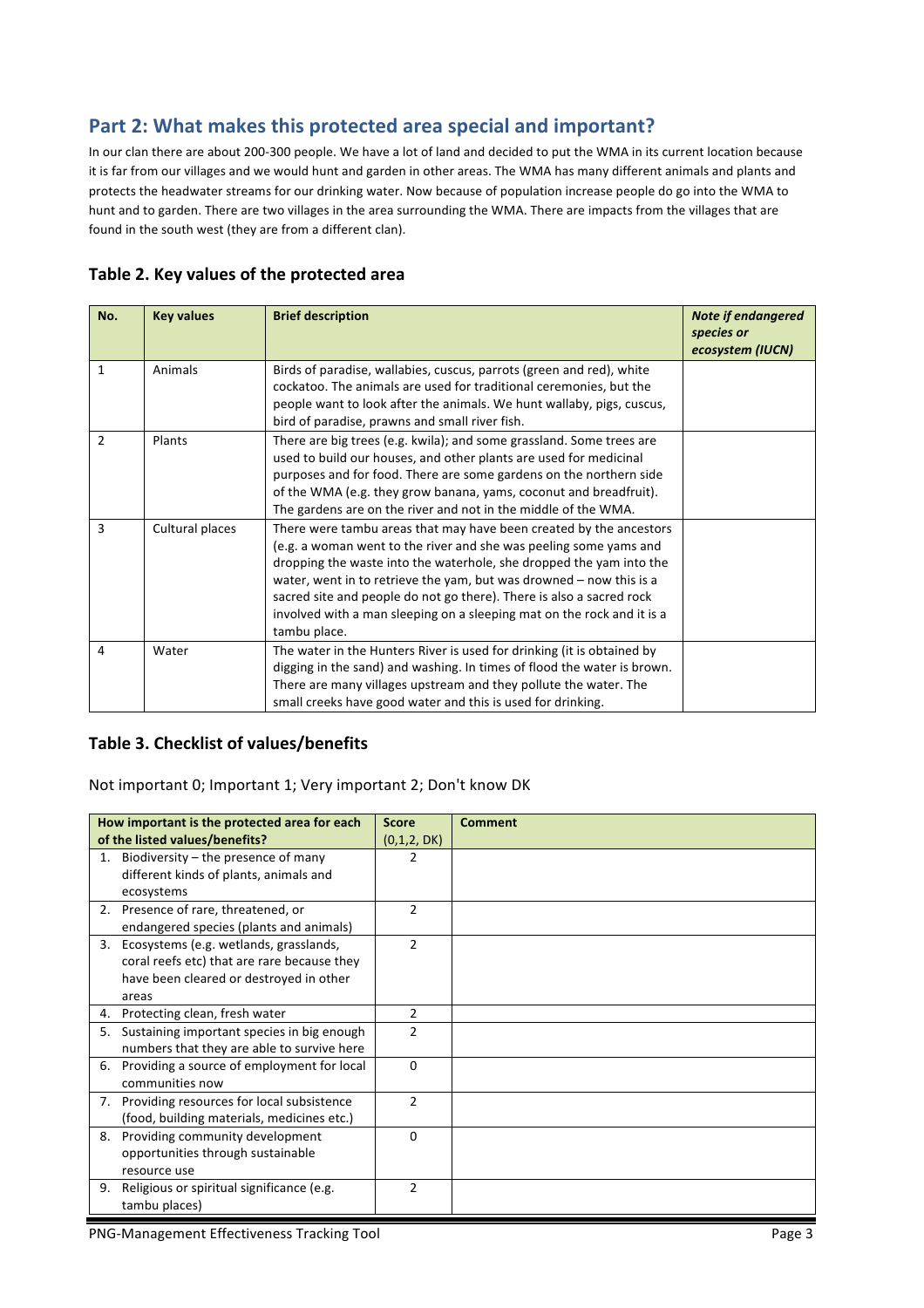| 10. Plant species of high social, cultural, or  |   |  |
|-------------------------------------------------|---|--|
| economic importance                             |   |  |
| 11. Animal species of high social, cultural, or | 2 |  |
| economic importance                             |   |  |
| 12. Attractive scenery                          |   |  |
| 13. Tourism now                                 | 0 |  |
| 14. Potential value for tourism in the future   |   |  |
| 15. Educational and/or scientific value         | ำ |  |
| 16. Maintaining culture and tradition on        | ำ |  |
| customary land and passing this on to           |   |  |
| future generations                              |   |  |

# Part 3: What are the threats to the protected area?

# **Table 4: Threats to the protected area**<br>**H** High significance threats are seriously degrading va

- High significance threats are seriously degrading values. This means they are badly damaging some value –it might be a kind of animal or plant, or your traditional gardens
- **M** Medium threats are having some negative impact they are damaging values but not so badly
- **L** Low threats are present but not seriously damaging values
- **0 N/A** where the threat is not present in the protected area or where something is happening but is not threatening the values at all

| <b>Threat type</b>                     | <b>Score</b> | <b>Notes</b>                                                           |
|----------------------------------------|--------------|------------------------------------------------------------------------|
|                                        | (H,M,L,0)    |                                                                        |
| 1.1 Housing and settlement             | 0            |                                                                        |
| 1.1a Population increase in the        | M            | There is some small increase in population in the surrounding villages |
| protected area community               |              | and this may result in increased hunting pressure on the WMA.          |
| 1.2 Commercial and industrial areas    | $\mathbf 0$  |                                                                        |
| 1.3 Tourism and recreation             | $\Omega$     | Tourism is an opportunity $-$ "we hope we have this threat in the      |
| infrastructure                         |              | future".                                                               |
| 2.1 Customary land owner and           | L            | There are family gardens in the WMA and this is not a problem. This    |
| community gardens and small crops      |              | shows others that this is my land and that they should not come here.  |
|                                        |              | We use shifting cultivation when gardening.                            |
| 2.1a Drug cultivation                  | $\Omega$     |                                                                        |
| 2.1b Commercial plantations            | $\mathbf{0}$ |                                                                        |
| 2.2 Wood and pulp plantations          | 0            |                                                                        |
| 2.3 Livestock farming and grazing      | 0            |                                                                        |
| 2.4 Marine and freshwater              | L            | There are some fish ponds owned by one family on the border of the     |
| aquaculture                            |              | WMA. It contains tilapia, but at the moment they are not in the river. |
| 3.1 Oil and gas drilling               | 0            |                                                                        |
| 3.2 Mining and quarrying               | $\mathbf 0$  |                                                                        |
| 3.3 Energy generation                  | $\mathbf 0$  |                                                                        |
| 4.1 Roads and railroads (include       | $\Omega$     |                                                                        |
| road-killed animals)                   |              |                                                                        |
| 4.2 Utility and service lines (e.g.    | $\Omega$     |                                                                        |
| electricity cables, telephone lines)   |              |                                                                        |
| 4.3 Shipping lanes                     | $\mathbf 0$  |                                                                        |
| 4.4 Flight paths                       | $\mathsf{L}$ | The WMA is on the flight line into Port Moresby. We can hear the       |
|                                        |              | planes. The smaller ones at lower altitude can be a problem.           |
| 5.1 Hunting, killing and collecting    | M            | Wallaby numbers may be declining from over-hunting. The bird           |
| terrestrial animals (including killing |              | numbers are stable and increasing. Hunting is for food and for income. |
| of animals as a result of              |              | With increasing population pressure this will place more pressure on   |
| human/wildlife conflict)               |              | the wildlife.                                                          |
| 5.2 Gathering terrestrial plants or    | $\mathbf{I}$ | Some food plants are gathered and with population increase this may    |
| plant products (non-timber)            |              | be a problem in the future.                                            |
| 5.3a Logging and wood harvesting       | $\mathbf{I}$ |                                                                        |
| for local/customary use                |              |                                                                        |
| 5.3b Logging and wood harvesting -     | $\Omega$     |                                                                        |
| commercial logging                     |              |                                                                        |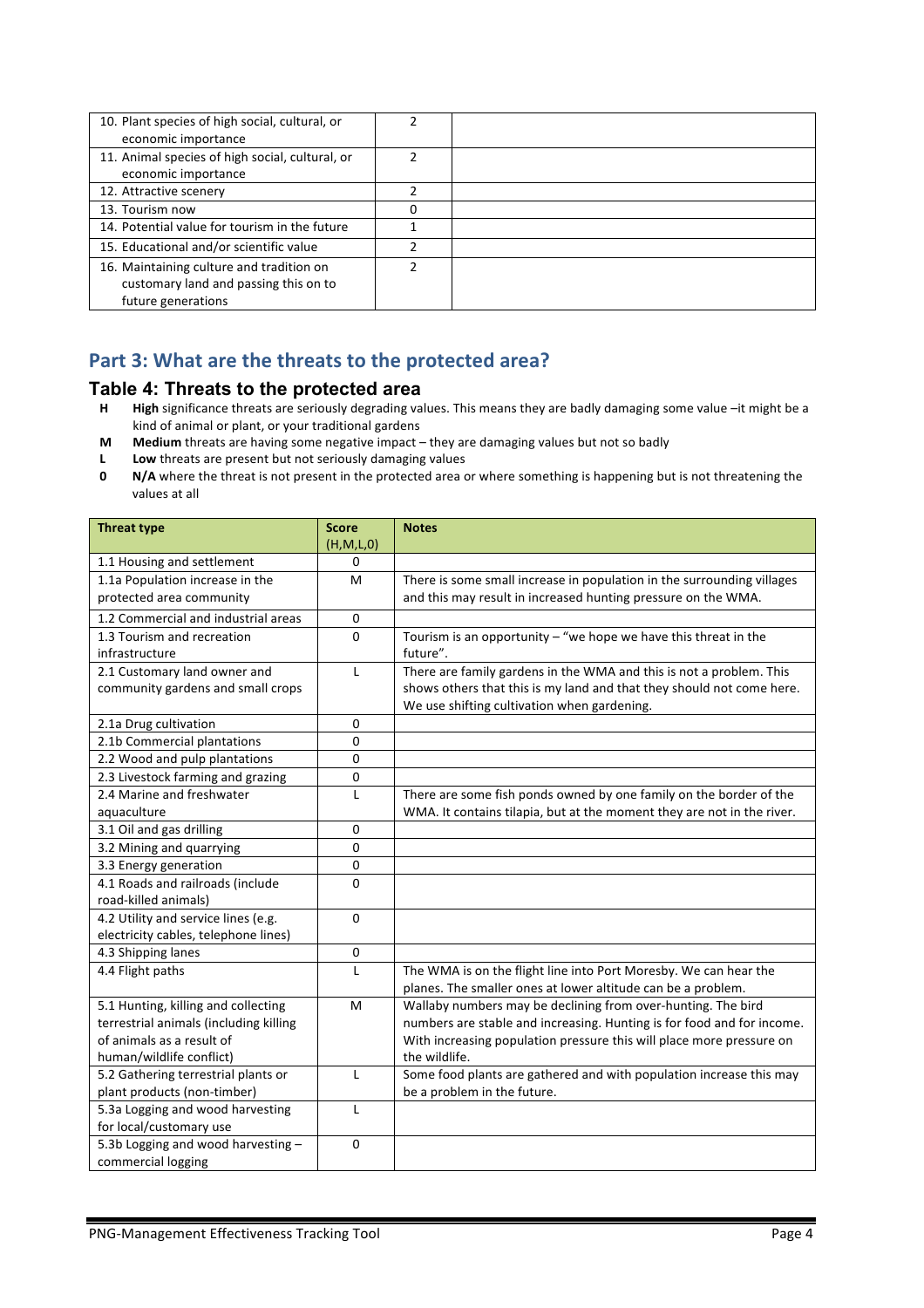| <b>Threat type</b>                                            | <b>Score</b> | <b>Notes</b>                                                                |
|---------------------------------------------------------------|--------------|-----------------------------------------------------------------------------|
|                                                               | (H,M,L,0)    |                                                                             |
| 5.4a Fishing, killing and harvesting                          |              | People fish for small native fish and prawns. The numbers are declining     |
| aquatic resources for                                         |              | due to the pressure of over-harvesting by the customary landowners.         |
| local/customary use                                           |              |                                                                             |
| 5.4b Fishing, killing and harvesting                          | 0            |                                                                             |
| aquatic resources for commercial                              |              |                                                                             |
| use                                                           |              |                                                                             |
| 6.1 Recreational activities and                               | $\Omega$     |                                                                             |
| tourism                                                       |              |                                                                             |
| 6.2 War, civil unrest and military                            | $\Omega$     |                                                                             |
| exercises                                                     |              |                                                                             |
| 6.3 Research, education and other                             | 0            |                                                                             |
| work-related activities in protected                          |              |                                                                             |
| areas                                                         |              |                                                                             |
| 6.4 Activities of protected area                              | 0            |                                                                             |
| managers (e.g. construction or                                |              |                                                                             |
| vehicle use)                                                  |              |                                                                             |
| 6.5 Deliberate vandalism, destructive                         | $\Omega$     |                                                                             |
| activities or threats to protected<br>area staff and visitors |              |                                                                             |
|                                                               |              |                                                                             |
| 7.1 Fire and fire suppression                                 | H            | There is a problem with fire. Fire is used to hunt wallaby, but             |
| (including arson)                                             |              | sometimes the fire escapes and enters the WMA. This threatens the           |
|                                                               |              | wildlife and can change the forest into grassland. Fires are more           |
|                                                               |              | common in the dry season from July.                                         |
| 7.2 Dams, hydrological modification                           | $\Omega$     |                                                                             |
| and water management/use                                      |              |                                                                             |
| 7.3a Increased fragmentation within                           | L            | There are some small gardens moving into the WMA and this is                |
| protected area                                                |              | starting to fragment the forest in the WMA.                                 |
| 7.3b Isolation from other natural                             | $\Omega$     |                                                                             |
| habitat (e.g. deforestation)                                  |              |                                                                             |
| 7.3c Other 'edge effects' on park                             | $\Omega$     |                                                                             |
| values                                                        |              |                                                                             |
| 7.3d Loss of keystone species (e.g.                           | H.           | Cassowaries have disappeared from the area - they were seen in our          |
| top predators, pollinators etc.)                              |              | grandfathers' time.                                                         |
| 8.1 Pest plants                                               | L            | In the garden area there are some weeds and these can also spread as        |
|                                                               |              | a result of fire. There are some vines and grasses. Activities along the    |
|                                                               |              | roadside e.g. machines can bring seeds and cause a problem in the           |
|                                                               |              | WMA.                                                                        |
| 8.1a Pest animals                                             | L            | Tilapia are in the fish ponds (but not yet in the rivers); cane toads; wild |
|                                                               |              | dogs; wild pigs.                                                            |
| 8.1b Diseases such as fungus or                               | $\Omega$     |                                                                             |
| viruses that make native plants or                            |              |                                                                             |
| animals sick                                                  |              |                                                                             |
| 8.2 Introduced genetic material (e.g.                         | $\Omega$     |                                                                             |
| genetically modified organisms)                               |              |                                                                             |
| 9.1 Household sewage and urban                                | $\Omega$     | Pit toilets are used in the area.                                           |
| waste water                                                   |              |                                                                             |
| 9.1a Sewage and waste water from                              | 0            |                                                                             |
| protected area facilities                                     |              |                                                                             |
| 9.2 Industrial, mining and military                           | 0            |                                                                             |
| effluents                                                     |              |                                                                             |
| 9.3 Agricultural and forestry                                 | $\Omega$     |                                                                             |
| effluents (e.g. excess fertilizers or                         |              |                                                                             |
| pesticides)                                                   |              |                                                                             |
| 9.4 Garbage and solid waste                                   | L            | The Hunters River passes through and there is household rubbish that        |
|                                                               |              | ends up in the river. Villagers upstream put garbage into the waters        |
|                                                               |              | that enter the WMA.                                                         |
| 9.5 Air-borne pollutants                                      | 0            |                                                                             |
| 9.6 Excess energy (e.g. heat                                  | $\Omega$     |                                                                             |
| pollution, lights etc.)                                       |              |                                                                             |
| 10.1 Volcanoes                                                | 0            |                                                                             |
| 10.2 Earthquakes/Tsunamis                                     | 0            |                                                                             |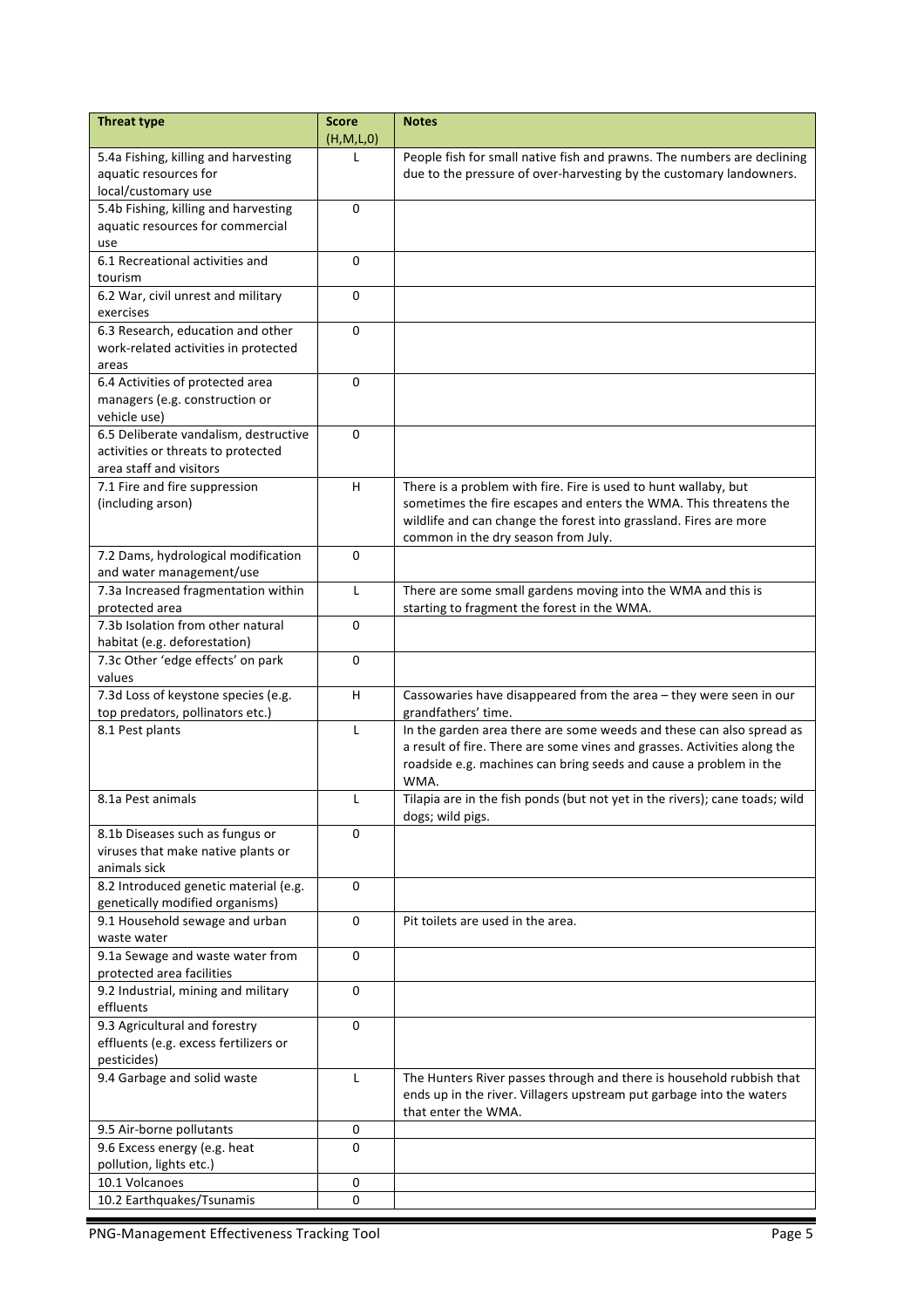| <b>Threat type</b>                       | <b>Score</b> | <b>Notes</b>                                                                 |
|------------------------------------------|--------------|------------------------------------------------------------------------------|
|                                          | (H, M, L, 0) |                                                                              |
| 10.3 Avalanches/Landslides               | L            | Some small landslides.                                                       |
| 10.4 Erosion and siltation/              | L            | Erosion of the river mainly after big rains.                                 |
| deposition (e.g. shoreline or riverbed   |              |                                                                              |
| changes)                                 |              |                                                                              |
| 11.1 Habitat shifting and alteration     | $\mathbf{0}$ |                                                                              |
| 11.2 Droughts                            | M            | Droughts are now more severe than before.                                    |
| 11.3 Temperature extremes                | $\mathbf{L}$ | Temperatures are hotter during the day; the pattern of temperatures          |
|                                          |              | has changed. This affects the amount of available water, gardening,          |
|                                          |              | trees, plants and animals.                                                   |
| 11.4 Storms and flooding                 | M            | The WMA is on a higher area and it is not so affected by flooding.           |
|                                          |              | There is more heavy rain now.                                                |
| 11.5 Coral bleaching                     | $\mathbf{0}$ |                                                                              |
| 11.6 Intrusion by saltwater into         | 0            |                                                                              |
| gardens etc.                             |              |                                                                              |
| 11.7 Sea level rise                      | $\mathbf{0}$ |                                                                              |
| Other (please explain)                   |              |                                                                              |
| 12.1 Loss of cultural links, traditional | M            | We are losing our culture and traditional knowledge and practices. We        |
| knowledge and/or management              |              | are trying to reverse this, but people seem not to be dancing and            |
| practices                                |              | practicing culture. Children are not being taught by their parents. The      |
|                                          |              | children go to school and read about their culture in their books. In        |
|                                          |              | schools they do a little bit of practicing culture. Other cultural practices |
|                                          |              | e.g. about sharing and giving, bride price, how to garden (what to           |
|                                          |              | plant and how) are still strong. Tok Place (clan language) is strong.        |
| 12.2 Natural deterioration of            | 0            |                                                                              |
| important cultural site values           |              |                                                                              |
| 12.3 Destruction of cultural heritage    | $\Omega$     |                                                                              |
| buildings, gardens, sites by people      |              |                                                                              |
| Other overall (please explain)           |              | Lack of agreement on the presence of the WMA.                                |

## Table 5. Worst threats and ways forward

| <b>Threat</b><br>No. | <b>Threat</b><br>(Most significant first)       | <b>Threat number</b><br>or name (copy<br>no. from Table 4) | Nature of the threat, impact and how to reduce the impact.                                                                                                                                                                                                                                  |
|----------------------|-------------------------------------------------|------------------------------------------------------------|---------------------------------------------------------------------------------------------------------------------------------------------------------------------------------------------------------------------------------------------------------------------------------------------|
|                      | Lack of agreement on the<br>presence of the WMA | Other                                                      | The old people who set up the WMA are now gone. We need to<br>talk to all the people again about whether or not to keep the<br>WMA. The boundary could either increase, decrease or stay the<br>same. There may be some disputes about the precise location of<br>the WMA boundary.         |
| $\mathcal{P}$        | Fire                                            | 7.1                                                        | We need to inform surrounding communities about the<br>boundaries of the WMA to reduce the impact of fire. Fire is<br>associated with drought and people who light fires make this<br>worse – we need to raise awareness. The District level of<br>government is trying to raise awareness. |
| 3                    | Hunting                                         | 5.1                                                        | Loss of species as a result of over-hunting. Some species are<br>declining in number.                                                                                                                                                                                                       |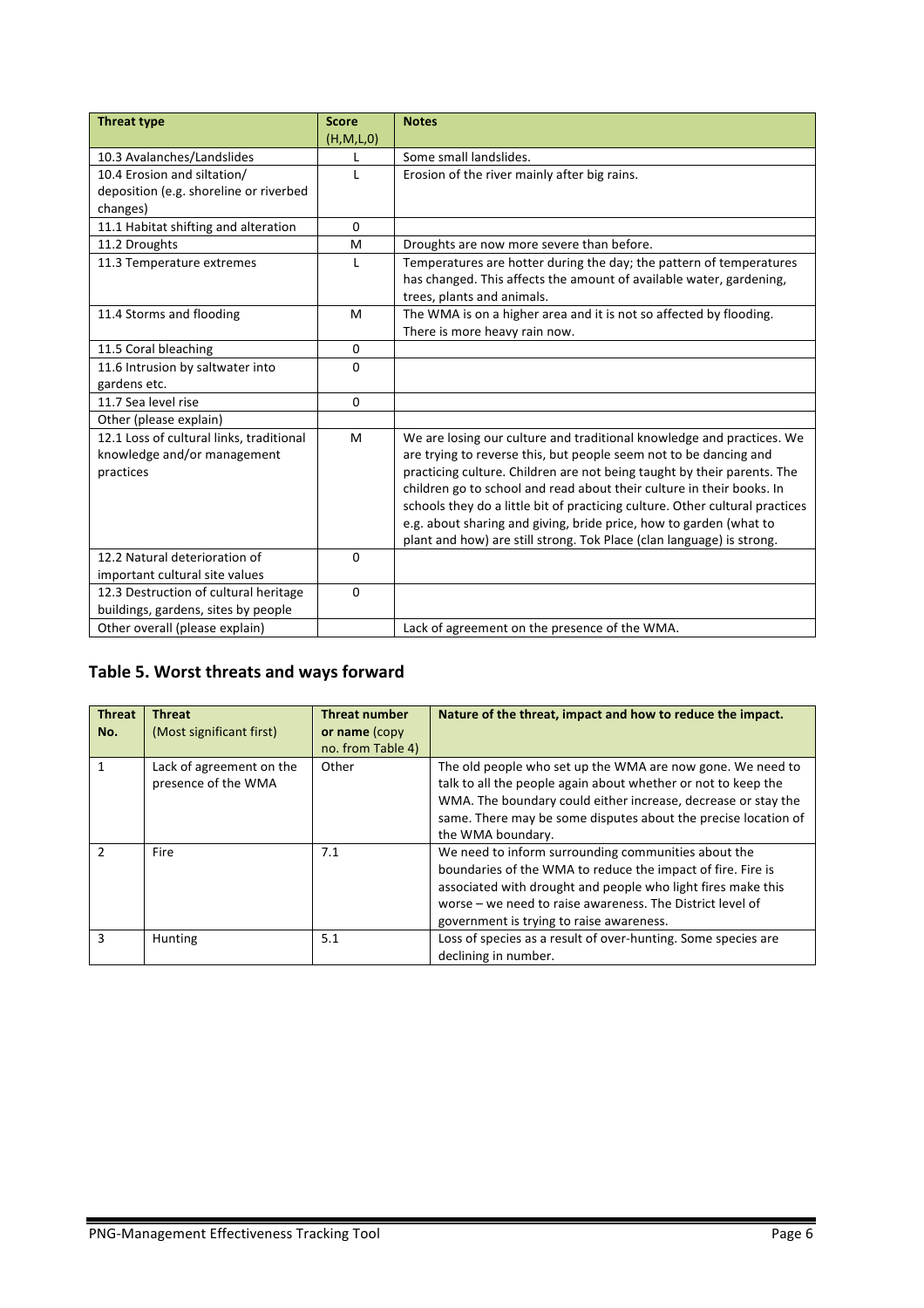# Part 4: What is the management like in the protected area?

# **Table 6. Management effectiveness scores, comments, next steps**

| <b>Issue</b>                                       | <b>Score</b><br>(0,1,2,3, NA) | <b>Comment</b>                                                                                                                                                                                                                                              | <b>Next steps</b>                                                                                                                                                                  |
|----------------------------------------------------|-------------------------------|-------------------------------------------------------------------------------------------------------------------------------------------------------------------------------------------------------------------------------------------------------------|------------------------------------------------------------------------------------------------------------------------------------------------------------------------------------|
| 1a. Legal status                                   | 3                             | The WMA is legally protected,<br>although this was created by<br>people a long time ago and some<br>may not support it now.                                                                                                                                 | Consult with the community to raise<br>awareness of the values of the WMA<br>and to assess whether it will be<br>included in the new protected areas<br>under the new legislation. |
| 1b. Legal status                                   |                               |                                                                                                                                                                                                                                                             |                                                                                                                                                                                    |
| 2a. Protected area<br>regulations                  | $\mathbf{1}$                  | There may have been formal rules,<br>but these are not known. There is<br>understanding among the people<br>about how to use the WMA. There<br>were rules about where to hunt,<br>collect and where dogs could go.<br>These rules are not followed in full. |                                                                                                                                                                                    |
| 2b. Protected area<br>regulations                  |                               |                                                                                                                                                                                                                                                             |                                                                                                                                                                                    |
| 3. Law enforcement                                 | 0                             | There are some rules, but there is<br>no enforcement.                                                                                                                                                                                                       |                                                                                                                                                                                    |
| 4. Protected area objectives                       | 0                             | There are no agreed objectives.                                                                                                                                                                                                                             |                                                                                                                                                                                    |
| 5. Protected area design                           | 0                             | There is nothing happening in the<br>WMA and we receive no benefits<br>or funds to manage the area.<br>However, the size of the WMA is<br>OK for us.                                                                                                        | If the WMA was smaller it would be<br>easier to manage. We would be able<br>to manage the hunting and other<br>resource extraction better.                                         |
| 6. Protected area boundaries                       | 3                             | The boundary of the WMA is<br>known and generally respected by<br>the community and outsiders.<br>Sometimes people come and hunt<br>the wallabies without our<br>permission.                                                                                |                                                                                                                                                                                    |
| 7. Management plan                                 | $\Omega$                      | There is no management plan.                                                                                                                                                                                                                                | We need to decide on whether to<br>keep the WMA and then to develop a<br>Management Plan to help us to<br>improve our management.                                                  |
| 7a. Planning process                               | 0                             |                                                                                                                                                                                                                                                             |                                                                                                                                                                                    |
| 7b. Planning process                               | 0                             |                                                                                                                                                                                                                                                             |                                                                                                                                                                                    |
| 7c. Planning process                               | 0                             |                                                                                                                                                                                                                                                             |                                                                                                                                                                                    |
| 8. Regular work plan                               | 0                             |                                                                                                                                                                                                                                                             |                                                                                                                                                                                    |
| 9. Resource inventory                              | 0                             | There is little information about<br>wildlife habitat and species. This<br>knowledge may have existed in the<br>past.                                                                                                                                       |                                                                                                                                                                                    |
| 10. Protection systems                             | $\overline{2}$                | There are tambu places and the<br>people within and around the<br>WMA know the rules and don't<br>enter.                                                                                                                                                    |                                                                                                                                                                                    |
| 11. Research and monitoring                        | 0                             | There is no research and<br>monitoring.                                                                                                                                                                                                                     |                                                                                                                                                                                    |
| 12. Resource management                            | 0                             |                                                                                                                                                                                                                                                             |                                                                                                                                                                                    |
| 13a. Staff numbers                                 | 0                             |                                                                                                                                                                                                                                                             |                                                                                                                                                                                    |
| 13b. Other people working<br>on the protected area | $\overline{2}$                | Customary landowners move<br>around the WMA and make sure<br>that the rules are in place.                                                                                                                                                                   |                                                                                                                                                                                    |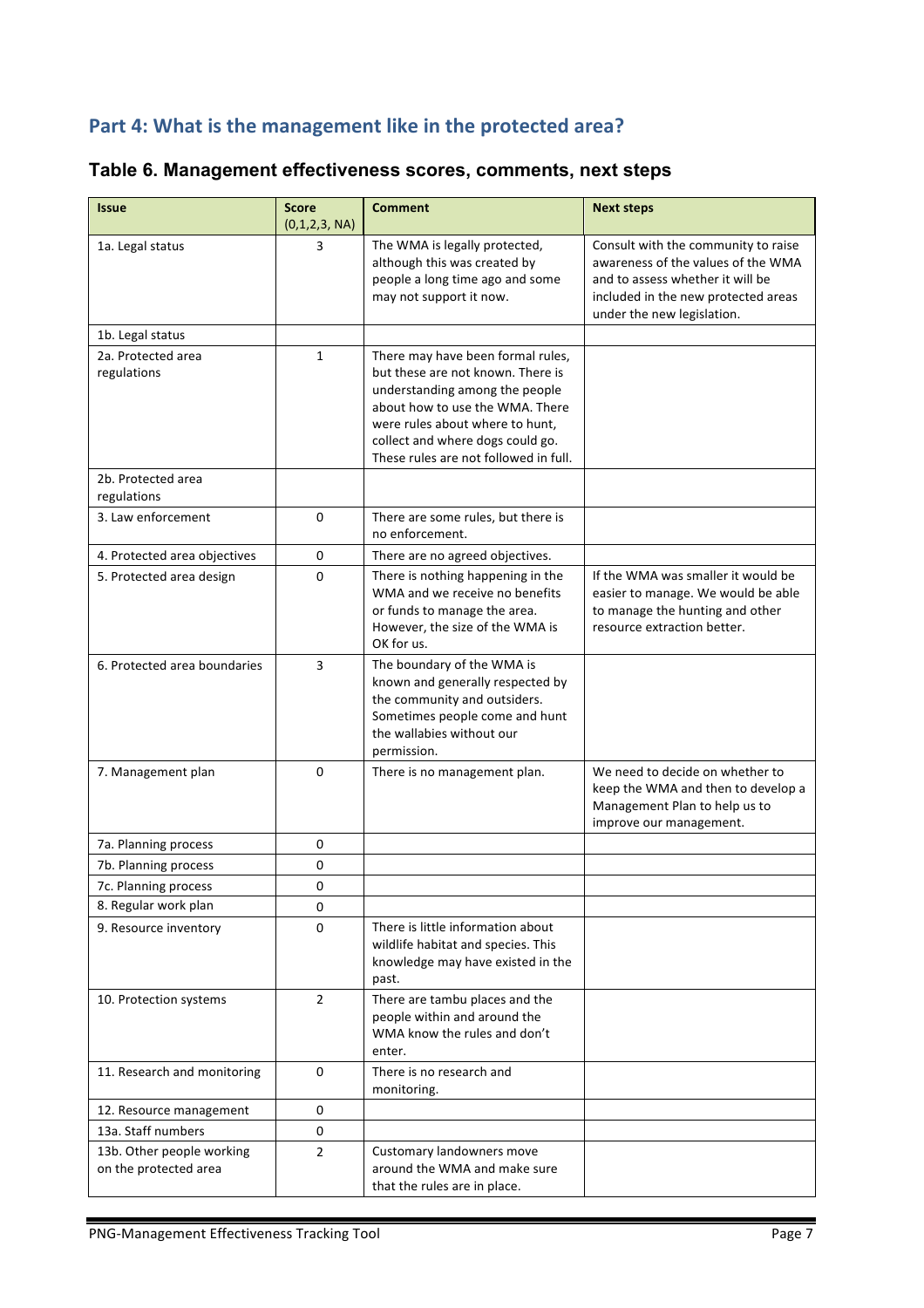| <b>Issue</b>                                          | <b>Score</b><br>(0,1,2,3, NA) | <b>Comment</b>                                                                                                                                                                                        | <b>Next steps</b>                                                                                                                                                                                                                              |
|-------------------------------------------------------|-------------------------------|-------------------------------------------------------------------------------------------------------------------------------------------------------------------------------------------------------|------------------------------------------------------------------------------------------------------------------------------------------------------------------------------------------------------------------------------------------------|
| 14. Training and skills                               | 0                             |                                                                                                                                                                                                       | We need to understand what is in<br>the WMA and how to manage the<br>WMA to ensure its protection for<br>future generations.                                                                                                                   |
| 15. Current budget                                    | 0                             | District Service Improvement<br>Program funds are not available for<br>environmental purposes. They are<br>spent on other priorities. The Ward<br>Development funds are also not<br>spent on the WMA. |                                                                                                                                                                                                                                                |
| 16. Security of budget                                | 0                             |                                                                                                                                                                                                       |                                                                                                                                                                                                                                                |
| 17. Management of budget                              | <b>NA</b>                     |                                                                                                                                                                                                       |                                                                                                                                                                                                                                                |
| 18. Equipment                                         | 0                             | We only have knives and spears.                                                                                                                                                                       |                                                                                                                                                                                                                                                |
| 19. Maintenance of<br>equipment                       | <b>NA</b>                     |                                                                                                                                                                                                       |                                                                                                                                                                                                                                                |
| 20. Education and awareness                           | 0                             | There is no education program and<br>limited awareness of the values<br>within the WMA. There is no<br>specific inclusion of information<br>about the WMA within the school<br>education program.     | Education is needed to better<br>understand the values of the WMA.<br>This should be included in the school<br>education program. Perhaps the<br>elders in the community could be<br>more engaged in the education<br>program of the children. |
| 21. Planning for land use or<br>marine activities     | $\overline{2}$                | The adjacent land uses are<br>primarily customary landowners<br>living traditional lives.                                                                                                             |                                                                                                                                                                                                                                                |
| 22. State and commercial<br>neighbours                | 0                             | There are no adjacent commercial<br>neighbours and we have had no<br>contact with government about the<br>WMA.                                                                                        |                                                                                                                                                                                                                                                |
| 23. Indigenous people/<br><b>Customary landowners</b> | $\mathbf{1}$                  | There is some joint decision<br>making.                                                                                                                                                               |                                                                                                                                                                                                                                                |
| 24a. Impact on communities                            | 1                             |                                                                                                                                                                                                       |                                                                                                                                                                                                                                                |
| 24b. Impact on communities                            | 0                             |                                                                                                                                                                                                       |                                                                                                                                                                                                                                                |
| 24c. Impact on communities                            | 0                             | We are unsure of who supports the<br>WMA.                                                                                                                                                             |                                                                                                                                                                                                                                                |
| 25. Economic benefit                                  | 2                             | There is some benefit from the sale<br>of wildlife (e.g. wallabies $-$ the<br>black one in the forest and the<br>brown one in the grassland; cuscus<br>and pigs).                                     |                                                                                                                                                                                                                                                |
| 26. Monitoring and<br>evaluation                      | 0                             |                                                                                                                                                                                                       |                                                                                                                                                                                                                                                |
| 27. Visitor facilities                                | 0                             | There are no visitors and hence no<br>visitor facilities.                                                                                                                                             | Some tourism in the future would<br>bring benefits to the community.                                                                                                                                                                           |
| 28. Commercial tourism<br>operators                   | $\Omega$                      | There is no contact with<br>commercial tourist operators.                                                                                                                                             | Tourism may be an option to provide<br>some income to the people. There<br>could be cultural dances and selling<br>of crafts and artefacts; and sale of<br>food.                                                                               |
| 29. Fees                                              | <b>NA</b>                     |                                                                                                                                                                                                       |                                                                                                                                                                                                                                                |
| 30. Condition of values                               | $\overline{2}$                |                                                                                                                                                                                                       |                                                                                                                                                                                                                                                |
| 30a. Condition of values                              | $\mathbf{1}$                  | We are all part of the WMA and we<br>have knowledge of the area and<br>the surroundings and we walk<br>through the WMA.                                                                               |                                                                                                                                                                                                                                                |
| 30b. Condition of values                              | 0                             |                                                                                                                                                                                                       |                                                                                                                                                                                                                                                |
| 30c. Condition of values                              | 0                             |                                                                                                                                                                                                       |                                                                                                                                                                                                                                                |